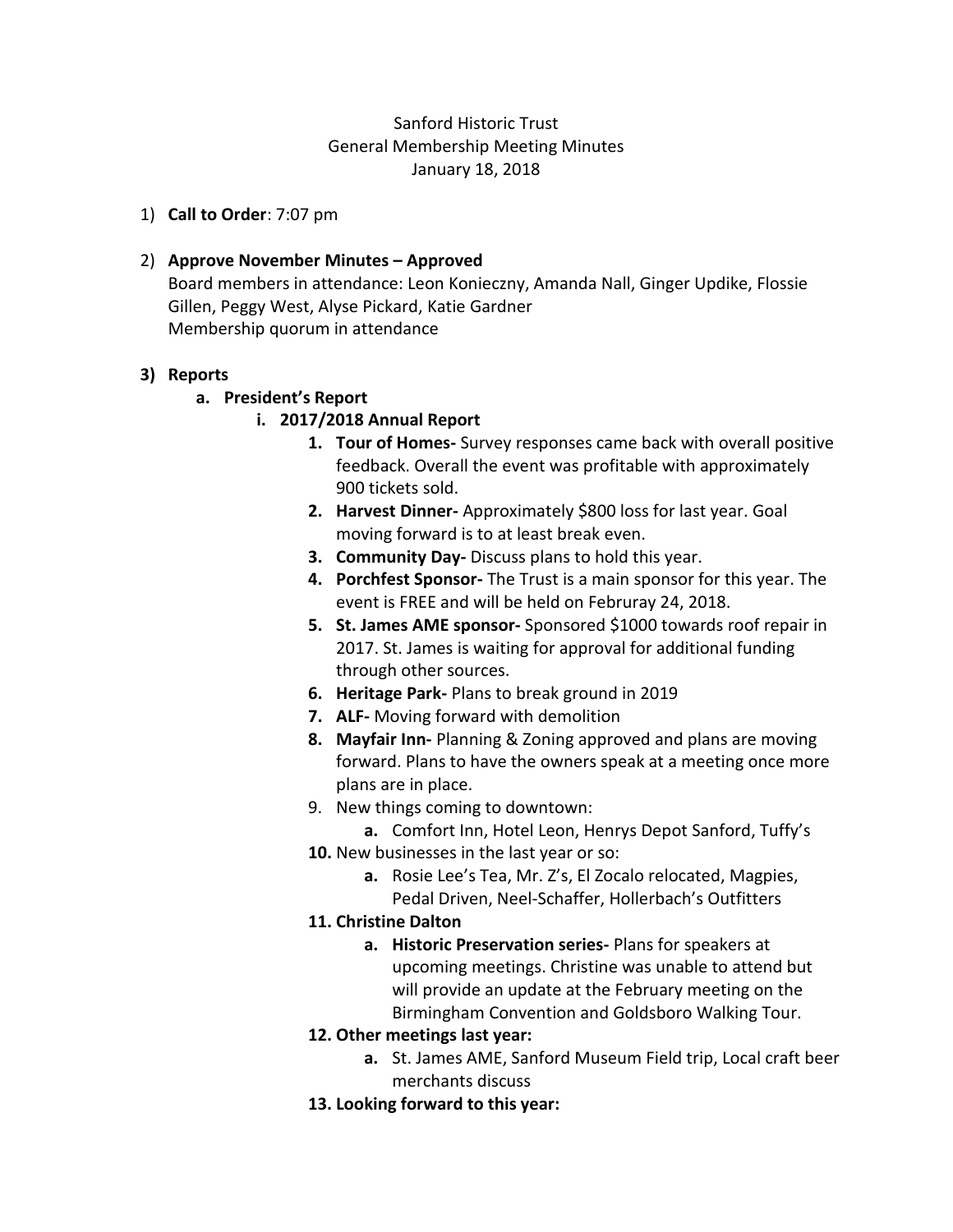- **a.** February meeting: Christine Dalton- *Speak to the Trust about her Birmingham experience. February is Black History Month, so she would like to invite members of the Goldsboro Heritage Advisory Committee, Georgetown Heritage Advisory Committee and MLK Steering Committee to the meeting. She would like to highlight the content of the two new tour brochures that were created and have the MLK Steering Committee chairman talk about the events honoring MLK Jr. Day.*
- **b.** March Meeting (tentative): Ian Lockwood- *Ian is a Livable Transportation Engineer and international exert on place based transportation planning and is one of the most innovative transportation engineers in the profession. He has done groundbreaking work which has resulted in highway removals, which have been replaced with walkable boulevards. Ian is focused on transportation solutions to create or enhance pedestrian friendly places, and has worked with scores of historic communities across the U.S.. You can read more about Ian here: [http://www.tooledesign.com/company/staff](http://www.tooledesign.com/company/staff-directory/ian-lockwood)[directory/ian-lockwood.](http://www.tooledesign.com/company/staff-directory/ian-lockwood)*
- **c.** Historic Preservation Lecture Series: June and October meeting speakers- TBD
- **14.** Plans for 2018- Share your ideas with the Board!
- **b. Treasurer's Report** 
	- **i. 2018 Budget-** Total account balance is ~\$28,000 (\$22,000 in checking/\$6,000 in savings)
	- **ii. 2018 Budget ratification vote-** Budget unanimously approved.
- **4) Recognition-** Provided thank yous for the following people:
	- **a. Alec Then, Lamppost project and maintenance**
	- **b. Kathy Hull, Images of Sanford Calendar project**
	- **c. Ginger Hoke, 2017 Tour of Homes Director**
- **5) New Business**
	- **a. Proposed amendment to bylaws**
		- **i.** A proposal by the Board of Directors to **amend the by-laws**. Specifically, we propose that the membership vote to amend this specific section of the by-laws:

We propose to change one sentence of Article VII, Section 8: **FROM:** "The quorum for all regular and special meetings of the general membership shall be 30% of the members, unless otherwise designated in these by-laws."